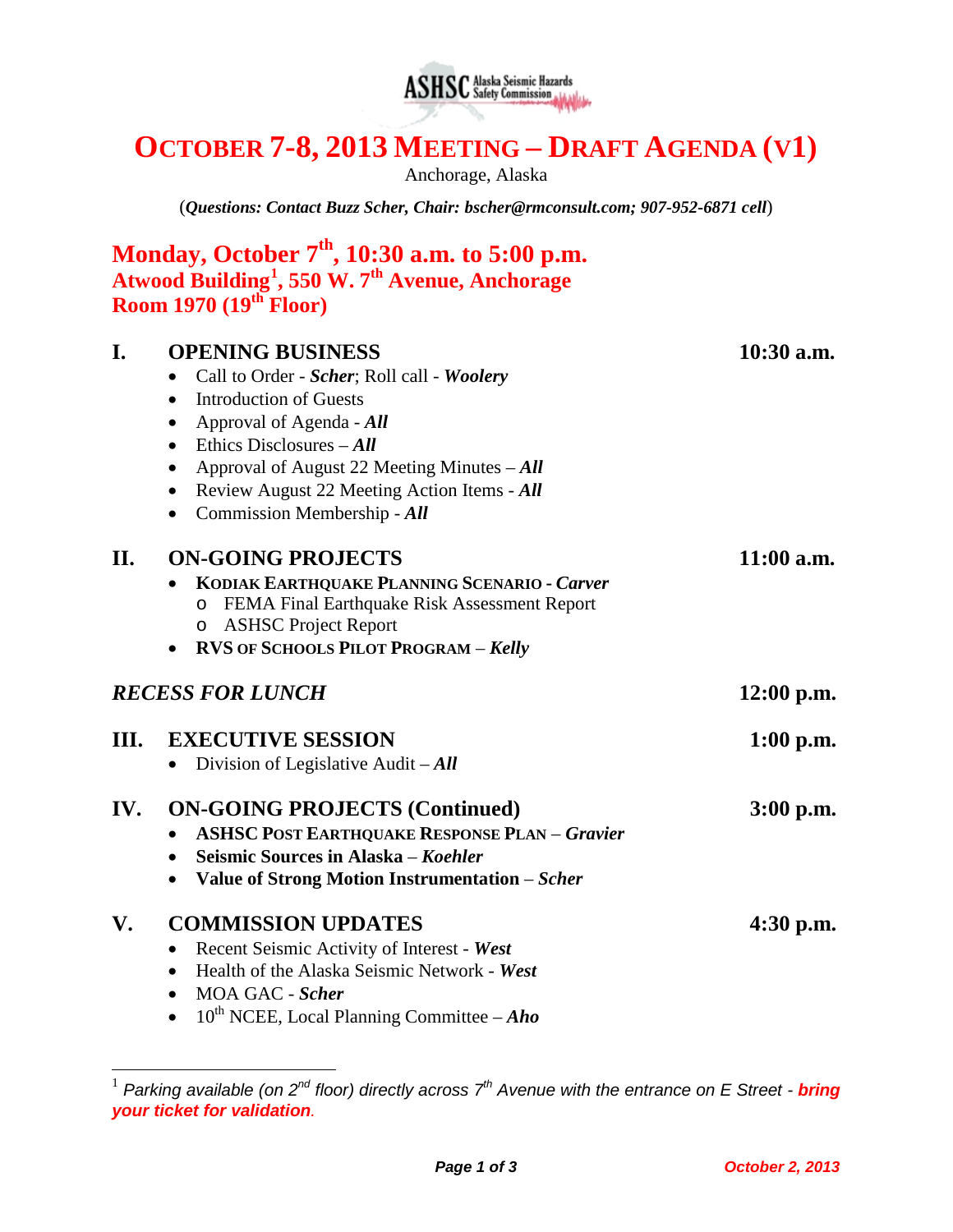

## **VI. MEETINGS OF INTEREST 4:50 p.m.**

- DHS&EM Fall Preparedness Conf, October 8-10, 2013, Anchorage, AK
- DHS&EM Tsunami Operations Workshop, November ??, 2013, Kodiak, AK
- SSA Annual Meeting, April 30-May 2, 2014, Anchorage, AK
- $10^{th}$  Nat'l Conf on Earthquake Engineering/EERI Annual Meeting/NEES Quake Summit/WSSPC Annual Meeting, July 21-25, 2014, Anchorage, AK

## *RECESS MEETING* **5:00 p.m.**

|      | Tuesday, October 8 <sup>th</sup> , 8:30 a.m. to 4:00 p.m.<br>DEC Air Quality Division, Bayview Building <sup>2</sup> , Conference Room A<br><b>619 E. Ship Creek Avenue</b>                                                                                                                 |              |
|------|---------------------------------------------------------------------------------------------------------------------------------------------------------------------------------------------------------------------------------------------------------------------------------------------|--------------|
| I.   | <b>RECONVENE MEETING</b><br>Call to Order - Scher; Roll call - Woolery<br><b>Introduction of Guests</b><br>$\bullet$<br>Modifications to Agenda - All<br>$\bullet$                                                                                                                          | $8:30$ a.m.  |
| П.   | <b>OLD BUSINESS</b><br>DNR-DGGS Role in the Commission – Steve Masterman (DGGS)<br>EarthScope Seismic Stations - West<br>$\bullet$<br>Strategic Plan Update - All<br>$\bullet$                                                                                                              | $8:45$ a.m.  |
| III. | <b>COMMITTEE BREIFINGS</b><br>$Schools - Kelly$<br>$\bullet$<br>Insurance $-McSharry$<br>$\bullet$<br>Earthquake Scenario – Carver<br>$\bullet$<br>Hazards Identification – Koehler<br>$\bullet$<br>Education, Outreach & Partnering $-Scher$<br>$\bullet$<br>Response & Recovery - Gravier | $10:30$ a.m. |
| IV.  | <b>EXECUTIVE SESSION (Continued)</b><br>Division of Legislative Audit $-All$                                                                                                                                                                                                                | $11:00$ a.m. |
|      | <b>RECESS FOR LUNCH</b>                                                                                                                                                                                                                                                                     | $11:30$ a.m. |
| V.   | <b>BREIFINGS</b><br>ASCE 7 Tsunami Loads & Effects Subcommittee – Gary Chock                                                                                                                                                                                                                | $12:00$ p.m. |

 $\overline{a}$ 

<span id="page-1-0"></span>*<sup>2</sup> Map attached, open parking available*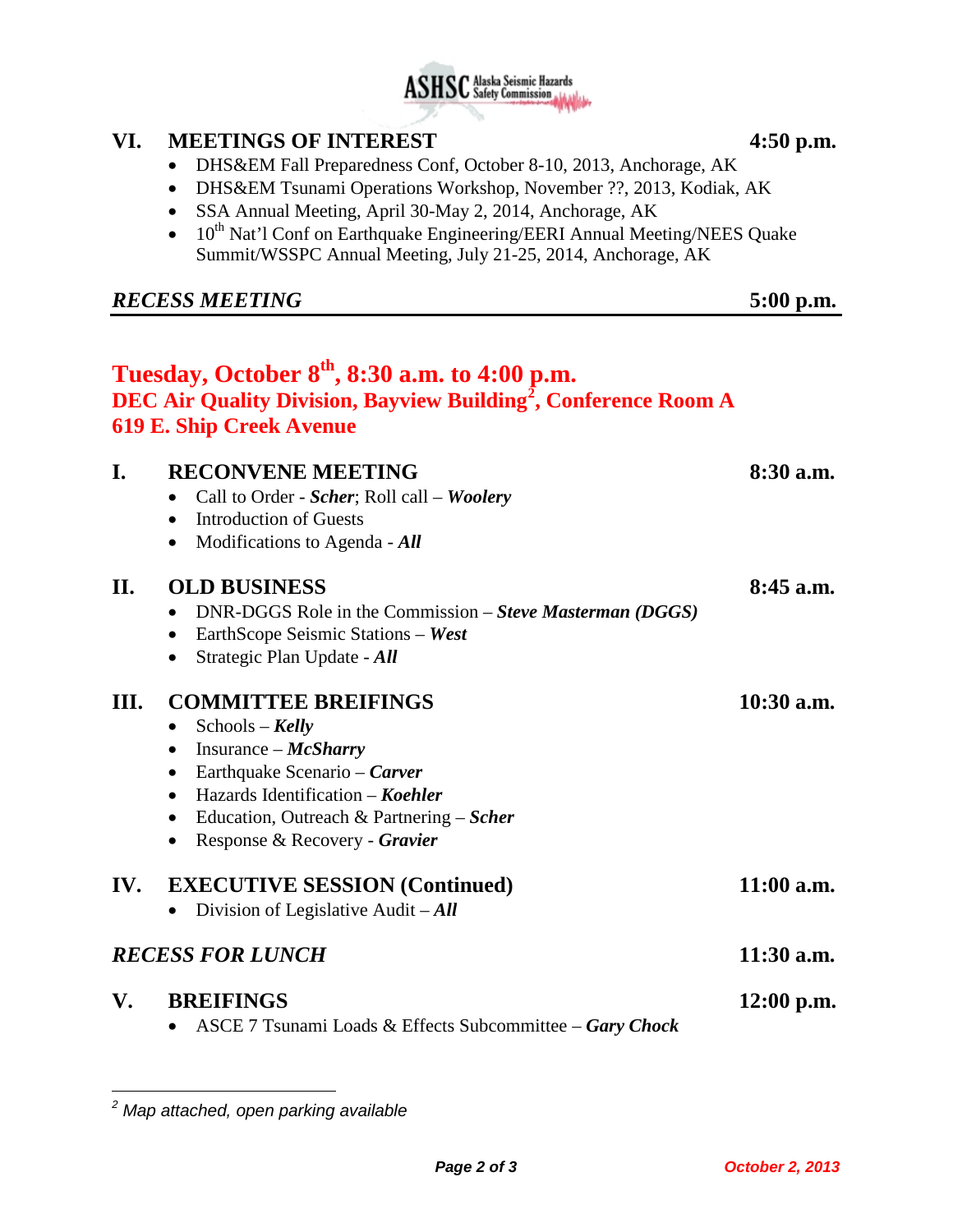## **VI. OLD BUSINESS CONTINUED 1:00 p.m.**

- Update Commission's *Charter All*
- Update Commission's *Rules of Procedures – All*
- Recommendations to Update Commission's Website *All*

### **VII. NEW BUSINESS 2:30 p.m.**

- Public Comments *Open*
- Commissioner Comments *All*
- WSSPC Policy Recommendations **–** *All*
- Potential Future Briefings *All*

## **VIII. CRITICAL DEADLINES 3:30 p.m.**

- Respond to DLA Letter **October 10, 2013** • Comments to WSSPC Draft PRs October 15, 2013 • Revised Strategic Plan December 1, 2013 (?) • Committee Reports for 2013 December 15,2013 • Annual Report to WSSPC January 15, 2014 (?) • Annual Report to Governor & Legislature February 1, 2014 (?) **IX. ADMINISTRATIVE MATTERS 3:40 p.m.** • Budget Report – *Woolery*
	- Expense Reports *All*
	- Next Meeting (Teleconference**)**

## **X. REVIEW NEW ACTION ITEMS 3:55 p.m.**

## **ADJOURNMENT 4:00 p.m.**

**ASHSC** Alaska Seismic Hazards